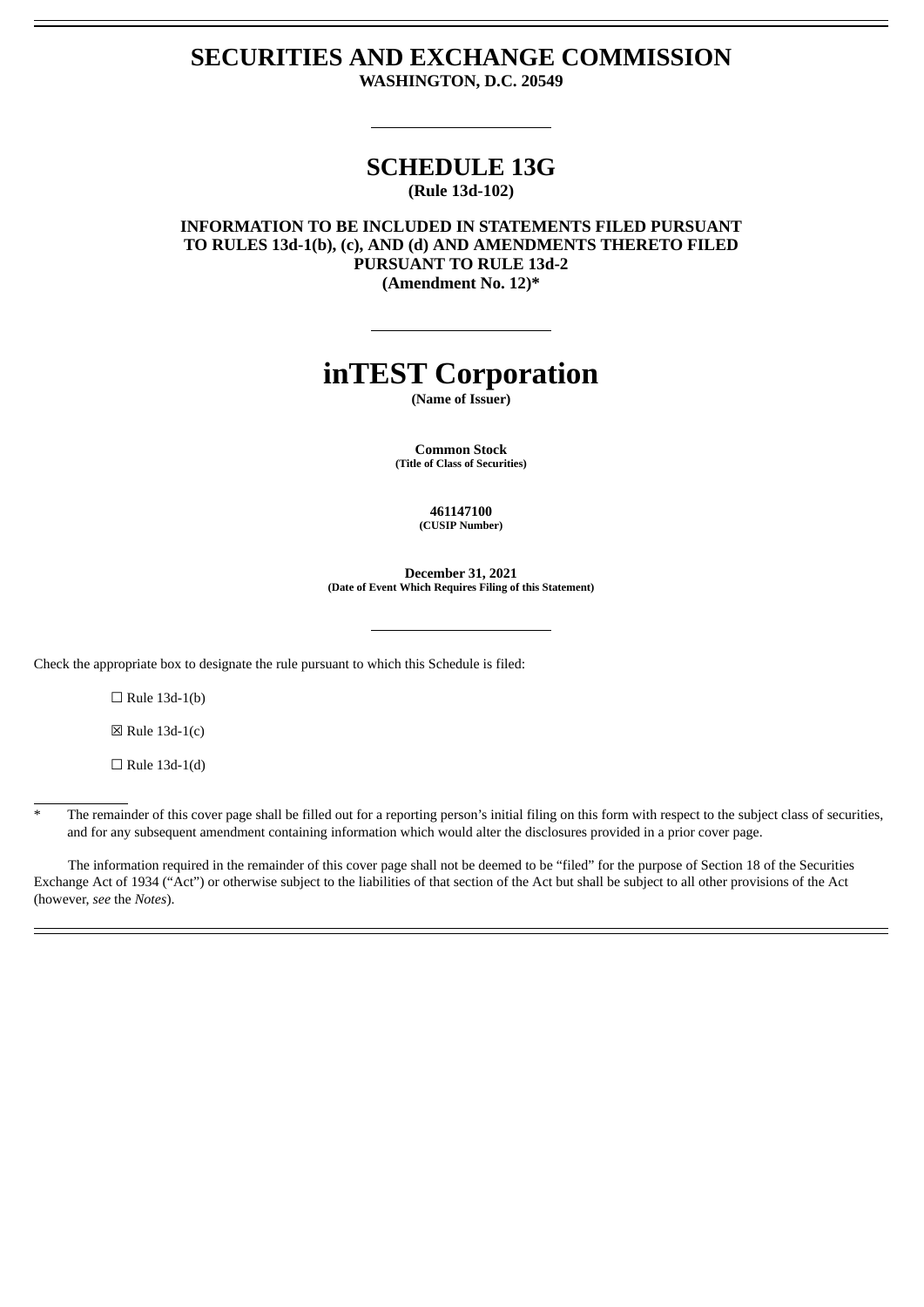CUSIP No. 461147100 **13G** Page 1 of 5 Pages

| 1.                                     | <b>NAMES OF REPORTING PERSONS</b>                                    |    |                               |
|----------------------------------------|----------------------------------------------------------------------|----|-------------------------------|
|                                        | Thomas A. Satterfield, Jr.                                           |    |                               |
| 2.                                     | CHECK THE APPROPRIATE BOX IF A MEMBER OF A GROUP                     |    |                               |
|                                        | (a) $\Box$<br>(b) $\Box$                                             |    |                               |
| 3.                                     | <b>SEC USE ONLY</b>                                                  |    |                               |
| $\overline{4}$ .                       | CITIZENSHIP OR PLACE OF ORGANIZATION                                 |    |                               |
|                                        |                                                                      |    |                               |
|                                        | <b>United States of America</b>                                      |    |                               |
|                                        |                                                                      | 5. | <b>SOLE VOTING POWER</b>      |
| <b>NUMBER OF</b><br><b>SHARES</b>      |                                                                      |    | $\overline{0}$                |
|                                        |                                                                      | 6. | <b>SHARED VOTING POWER</b>    |
| <b>BENEFICIALLY</b><br><b>OWNED BY</b> |                                                                      |    | 39,461                        |
| <b>EACH</b>                            |                                                                      | 7. | <b>SOLE DISPOSITIVE POWER</b> |
| <b>REPORTING</b><br><b>PERSON</b>      |                                                                      |    | $\overline{0}$                |
| <b>WITH</b>                            |                                                                      | 8. | SHARED DISPOSITIVE POWER      |
|                                        |                                                                      |    |                               |
| 9.                                     |                                                                      |    | 39,461                        |
|                                        | AGGREGATE AMOUNT BENEFICIALLY OWNED BY EACH REPORTING PERSON         |    |                               |
|                                        | 39,461                                                               |    |                               |
| 10.                                    | CHECK BOX IF THE AGGREGATE AMOUNT IN ROW (9) EXCLUDES CERTAIN SHARES |    |                               |
|                                        | $\Box$                                                               |    |                               |
| 11.                                    | PERCENT OF CLASS REPRESENTED BY AMOUNT IN ROW 9                      |    |                               |
|                                        | $0.4\%$ *                                                            |    |                               |
| 12.                                    | TYPE OF REPORTING PERSON                                             |    |                               |
|                                        |                                                                      |    |                               |
|                                        | IN                                                                   |    |                               |

\* Based on 10,873,392 shares of common stock of the issuer outstanding as of September 30, 2021, as reported by the issuer in its Quarterly Report on Form 10-Q for the quarterly period ended September 30, 2021.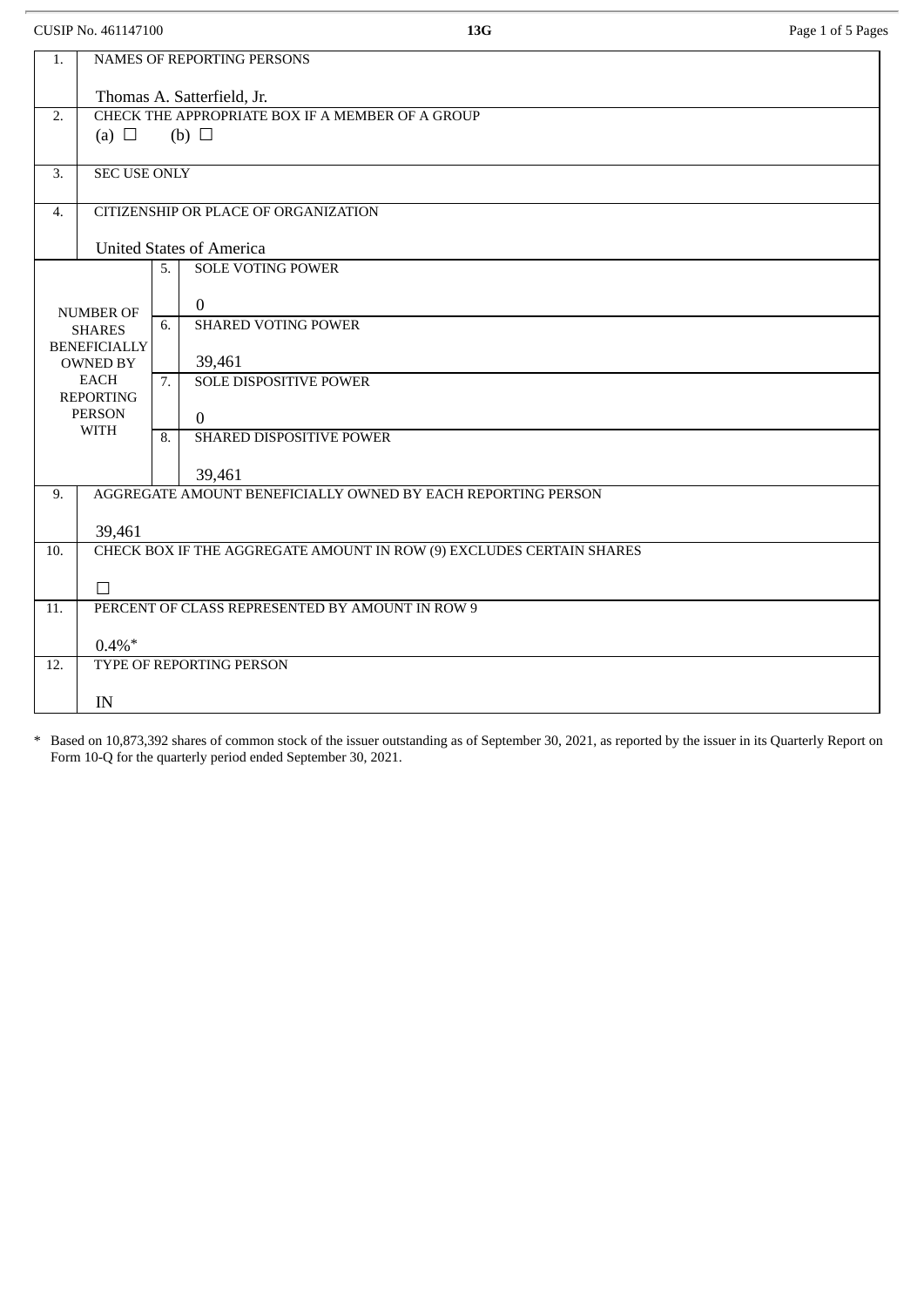#### **Item 1.**

**(a) Name of Issuer:** inTEST Corporation **(b) Address of Issuer's Principal Executive Offices:** 804 East Gate Drive, Suite 200 Mt. Laurel, New Jersey 08054 **Item 2. (a) Name of Person Filing:** Thomas A. Satterfield, Jr. **(b) Address of Principal Business Office or, if none, Residence:** Thomas A. Satterfield, Jr. 15 Colley Cove Drive Gulf Breeze, Florida 32561 **(c) Citizenship:** Incorporated by reference from Item 4 of the Cover Page. **(d) Title of Class of Securities:** Incorporated by reference from the Cover Page. **(e) CUSIP Number:** Incorporated by reference from the Cover Page. Item 3. If this statement is filed pursuant to §§ 240.13d-1(b) or §§ 240.13d-2(b) or (c), check whether the person filing is a: Not Applicable.

#### **Item 4. Ownership.**

(a) Amount beneficially owned:

Incorporated by reference from Item 9 of the Cover Page.

(b) Percent of class: Incorporated by reference from Item 11 of the Cover Page.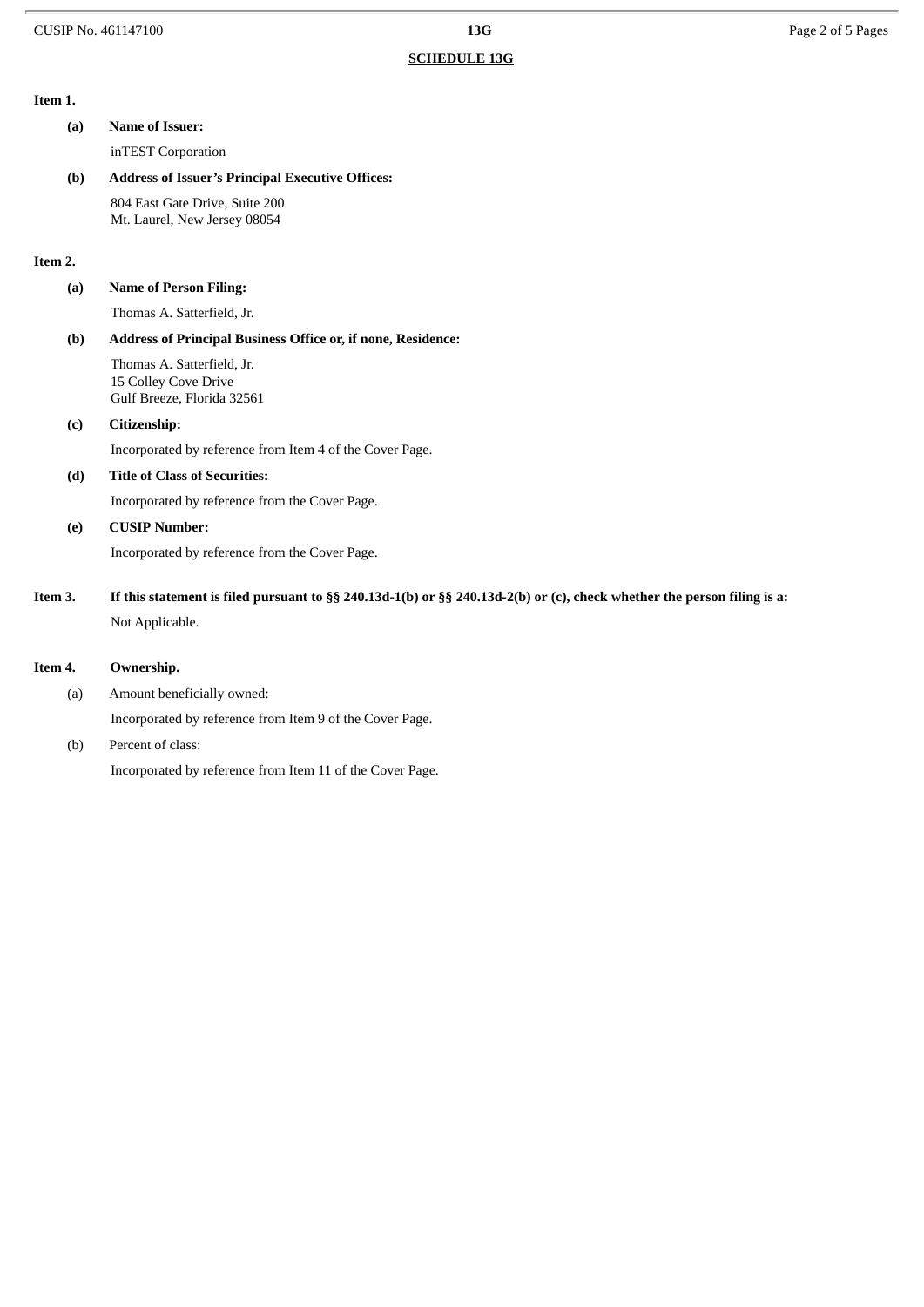- (c) Number of shares as to which such person has:
	- (i) Sole power to vote or to direct the vote Incorporated by reference from Item 5 of the Cover Page.
	- (ii) Shared power to vote or to direct the vote
		- Incorporated by reference from Item 6 of the Cover Page.
	- (iii) Sole power to dispose or to direct the disposition of
		- Incorporated by reference from Item 7 of the Cover Page.
	- (iv) Shared power to dispose or to direct the disposition of Incorporated by reference from Item 8 of the Cover Page.

#### **Item 5. Ownership of Five Percent or Less of a Class.**

If this statement is being filed to report the fact that as of the date hereof the reporting person has ceased to be the beneficial owner of more than 5 percent of the class of securities, check the following  $\boxtimes$ .

#### **Item 6. Ownership of More than Five Percent on Behalf of Another Person.**

With respect to the beneficial ownership reported for Thomas A. Satterfield, Jr., 5,000 shares are held jointly with Rebecca S. Satterfield, Mr. Satterfield's spouse; 5,000 shares are held by Tomsat Investment & Trading Co., Inc., a corporation controlled by Mr. Satterfield and of which he serves as President; 20,000 shares are held by Caldwell Mill Opportunity Fund, which fund is managed by an entity of which Mr. Satterfield owns a 50% interest and serves as Chief Investment Manager; and 9,461 shares are held by A.G. Family L.P., a partnership managed by a general partner controlled by Mr. Satterfield

#### Item 7. Identification and Classification of the Subsidiary Which Acquired the Security Being Reported on by the Parent Holding **Company or Control Person.**

Not Applicable.

#### **Item 8. Identification and Classification of Members of the Group.**

Not Applicable.

#### **Item 9. Notice of Dissolution of Group.**

Not Applicable.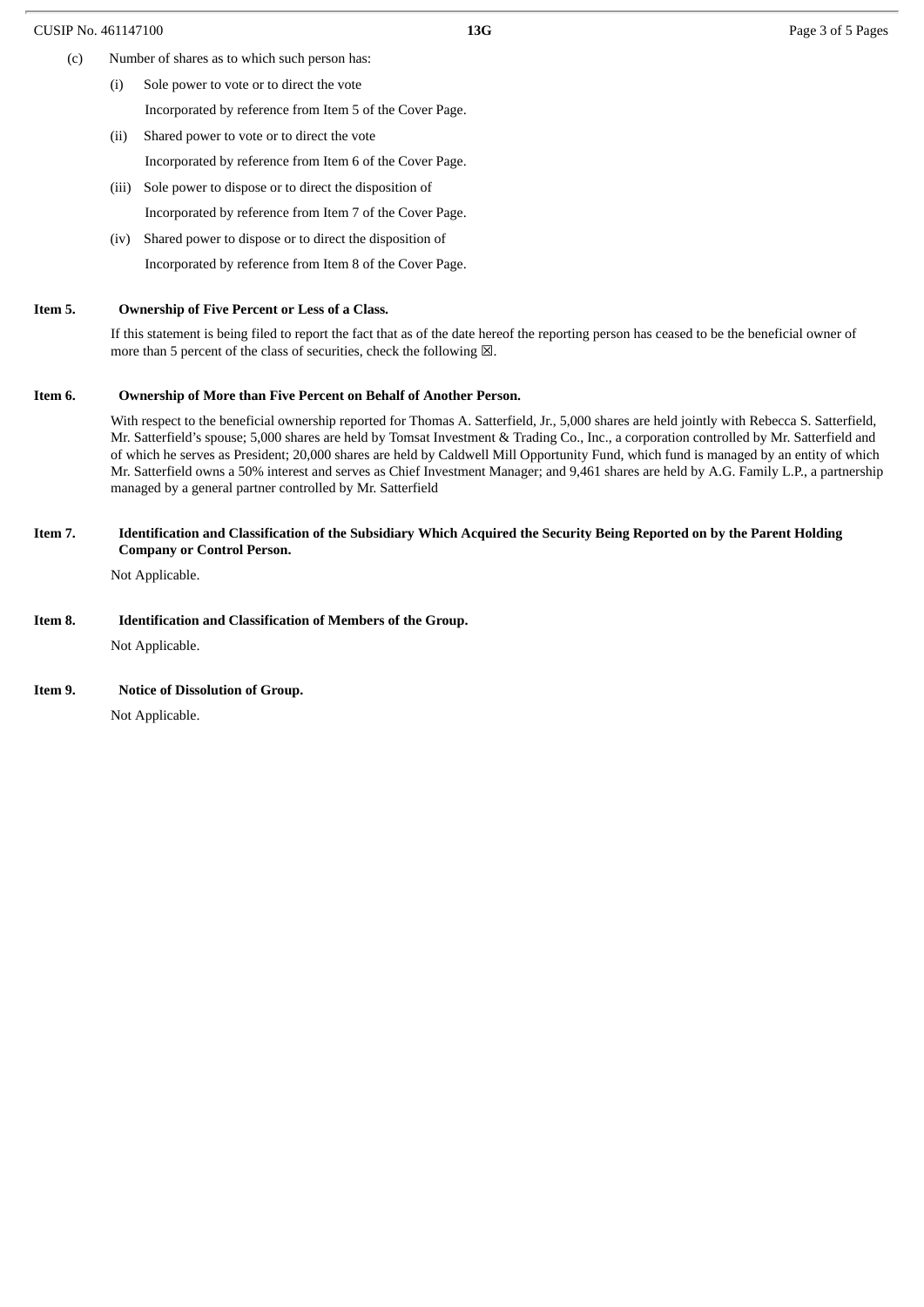#### CUSIP No. 461147100 **13G** Page 4 of 5 Pages

#### **Item 10. Certifications.**

By signing below I certify that, to the best of my knowledge and belief, the securities referred to above were not acquired and are not held for the purpose of or with the effect of changing or influencing the control of the issuer of the securities and were not acquired and are not held in connection with or as a participant in any transaction having that purpose or effect, other than activities solely in connection with a nomination under § 240.14a-11.